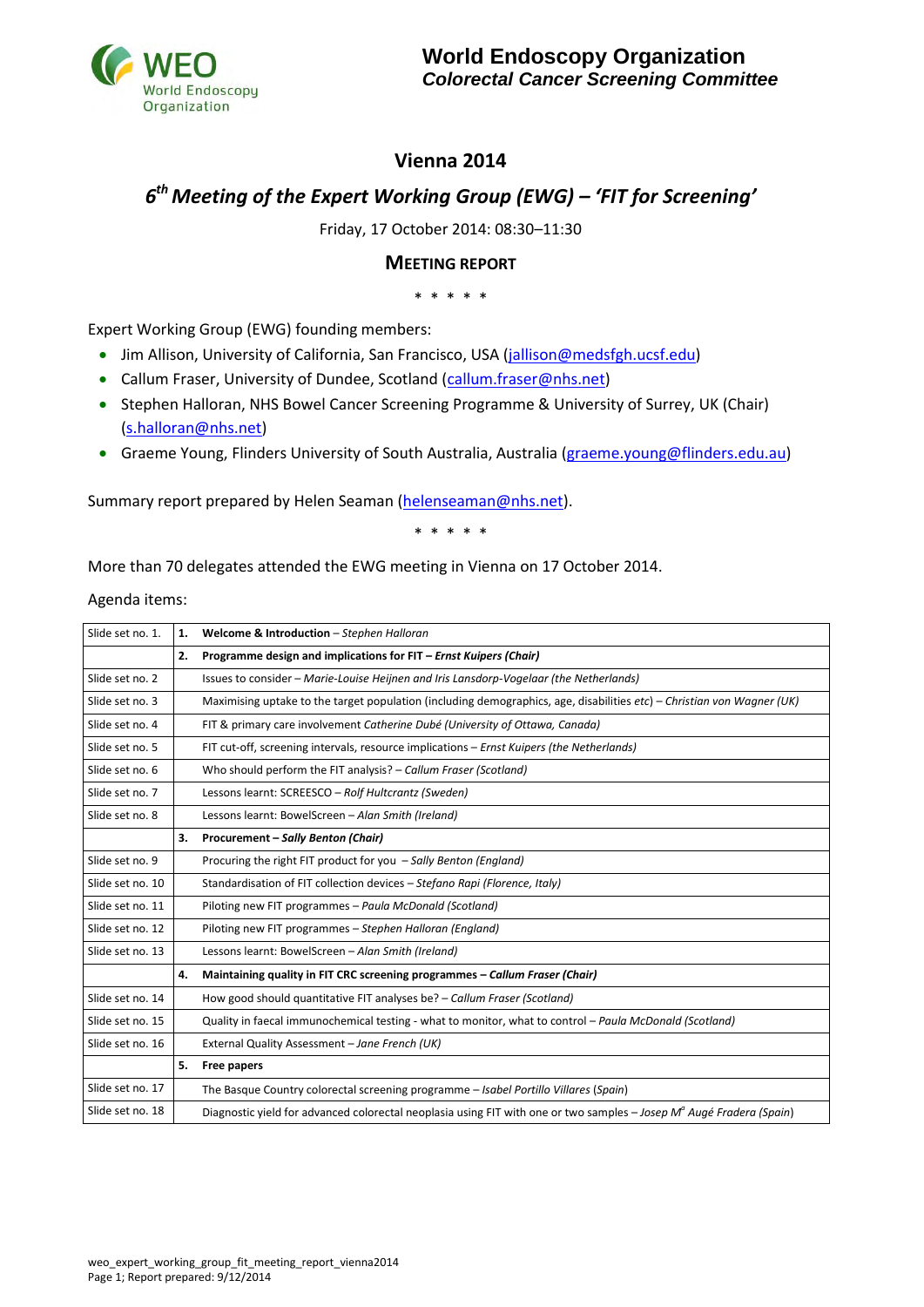

# **Slide set no. 1: Stephen Halloran. 'Welcome'**

Pending the retirement of some Founding Members of the EWG, Professor Ernst Kuipers (Erasmus MC, Rotterdam, The Netherlands) and Sally Benton (Bowel Cancer Screening Southern Programme Hub, Guildford, England) will continue to support the EWG in its efforts to promote the effective use of FIT for colorectal cancer (CRC) screening.

Since the last EWG meeting in Chicago (May 2014), the EWG has published four new papers and two more are pending (as of 27 October 2014) (13 publications in total, to date).

The topic for this, the  $6<sup>th</sup>$  meeting of the EWG, was:

# '*Developing a FIT-based CRC Screening Programme – challenges, opportunities and lessons learnt*'.

# **Slide set no. 2: Marie-Louise Heijnen and Iris Lansdorp-Vogelaar.**

# **'CRC Screening in The Netherlands; issues to consider'**

Drs Heijnen and Lansdorp-Vogelaar outlined the background to the colorectal cancer screening programme in The Netherlands. Since January 2014, the Dutch programme has offered biennial screening using the FOB Gold FIT (Sentinel CH. SpA, Italy) on a BioMajesty analyser (contract partner: Sysmex Benelux; manufacturer: DiaSys Diagnostic Systems, GmbH) for men and women aged 55-75 years. The phased roll-out of the programme invited individuals aged 63, 65, 67, 75 and 76 years (in the period January 2014 to May 2014 mainly 75 and 76-year-olds) with an uptake of 65-68% and referral for colonoscopy (positivity) of 13% using at a cut-off of (75 ng Hb/mL buffer / 15 µg Hb/g faeces [*sic*]). (NOTE: conversion factor using FOB Gold = 0.17, so 75 ng/mL = 12.75  $\mu$ g Hb/g faeces). Uptake and positivity were higher than expected (because mainly older people were invited) and the referral rate was unsustainable because of insufficient colonoscopy capacity and the PPV was lower than expected. To resolve the problem the rate of invitations was slowed temporarily and the cut-off for positivity was raised to 275 ng Hb/mL buffer (47 µg Hb/g faeces) in July 2014. Other possible adjustments that might be considered in the future include altering the screening interval, changing surveillance guidelines or age-/sex-specific faecal Hb concentration cut-offs.

#### **Slide set no. 3: Christian von Wagner**

# **'Maximising uptake to the target population: lessons from the NHS Bowel Cancer Screening Programme in England'**

Dr von Wagner summarised the likely barriers to uptake of bowel cancer screening and the observed inverse relationship between gFOBt uptake and socioeconomic status - decreased uptake with increased social deprivation. The success of bowel cancer screening relies on repeat uptake of screening invitations and Dr Wagner presented data from the BCSP Southern Hub that indicated that over three episodes, 70.1% of the population invited participated in the gFOBt programme at least once, but only 44.4% participated three times. Once a subject has participated, repeat participation was high (87% at the second invitation and 94.5% at the third amongst consistent participants), but uptake of repeated invitations amongst previous non-participants was very low. Test-specific barriers to screening include disgust and complexity. In the BCSP, subjects who return a gFOBt card with 1-4 (out of 6) positive spots will be asked to complete a second (and possibly third) test kit to reach a definitive test result and some subjects drop-out of screening at this stage. Uptake of FIT is better than gFOBt for reasons that include the need for just one faecal sample and a simpler sampling technique.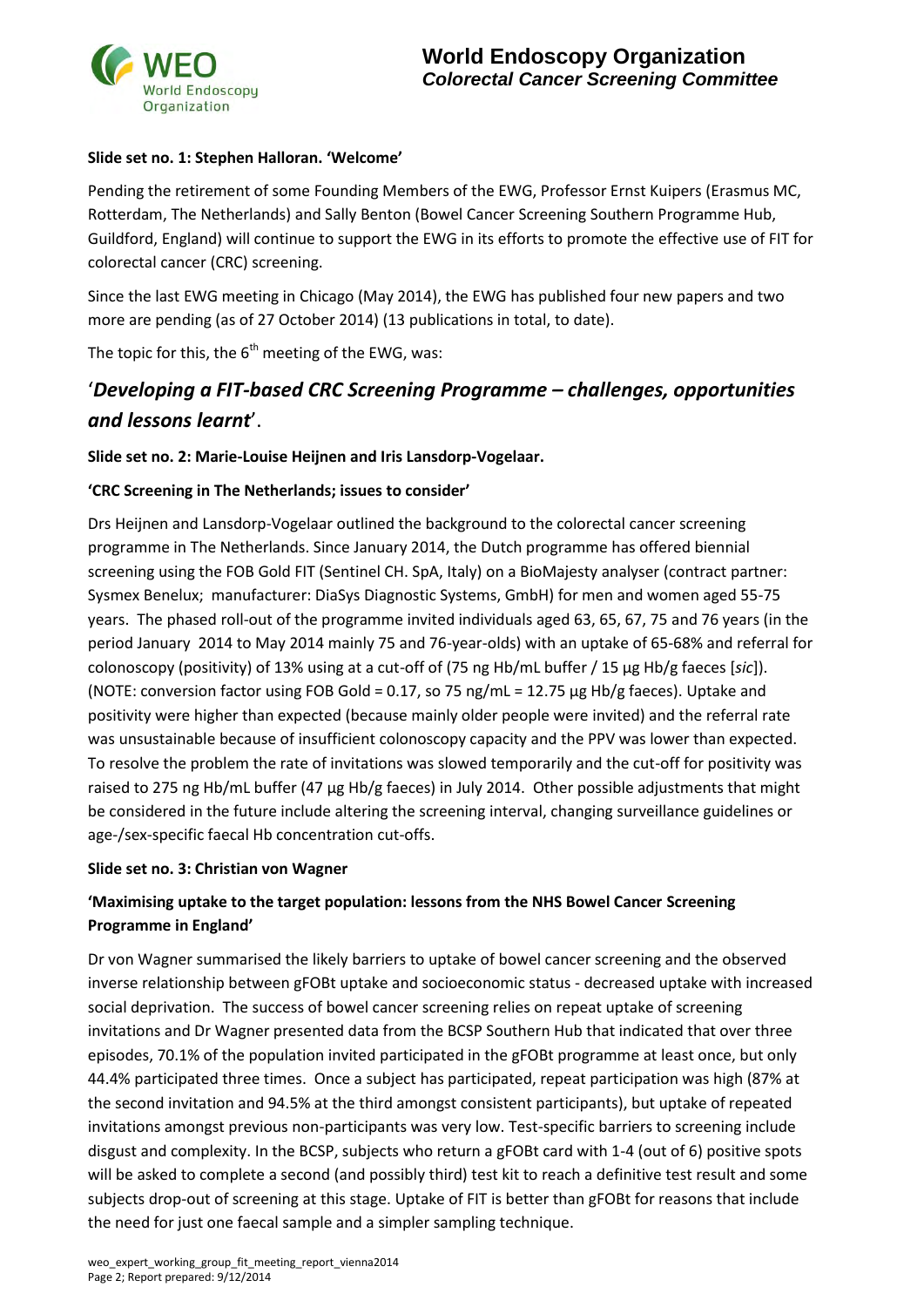

# **Slide set no. 4: Catherine Dubé**

# **'FIT and primary care involvement: insights for Canada'**

Screening for CRC is provided by autonomous programmes in eight of the 10 Canadian provinces (the three territories in the north of the country do not have CRC screening programmes). Quebec and New Brunswick are planning a programme. The programmes in Manitoba (M) and Ontario (ON) use gFOBt and the other six (British Columbia (BC), Alberta (AB), Saskatchewan (S), Newfoundland and Labrador, Prince Edward Island and Nova Scotia) use a FIT. In ON there is good access to colonoscopy, although 24% of subjects with an abnormal screening test result wait more than six months for a follow-up colonoscopy. GPs are involved in Canadian programmes and a GP recommendation is a strong predictor of patient participation, although there is significant use of screening tests outside screening guidelines. In AB access to colonoscopy is limited. FIT (OC-SENSOR) replaced gFOBt in AB in November 2013 and the number of 'urgent priority' referrals for colonoscopy increased.

#### **Slide set no. 5: Ernst Kuipers**

# **'FIT cut-off, screening interval, resource implications'.**

Professor Kuipers summarised Dutch screening studies exploring the various FIT screening strategies, including varying (a) the faecal Hb concentration used to define a positive result (cut-off) (b) screening intervals (one, two or three years) and (c) use of one-sample or two-sample FIT-based screening, and the estimated costs and effects using different FIT screening strategies.

#### **Slide set no. 6: Callum Fraser**

# **'Who should perform the FIT analysis? Pros and cons of FIT as a POCT v analysis in hospital laboratories'.**

Professor Fraser outlined the advantages and disadvantages of qualitative and quantitative FIT devices.

Hospital laboratories are ideal for large sophisticated programmatic screening efforts, especially when health services are well-organised nationally or regionally and financed properly.

When only smaller screening initiatives are possible, point-of-care testing (POCT) may be appropriate. The MHRA document 'Management and use of IVD point of care test devices' was highly recommended (http://www.mhra.gov.uk/Publications/Safetyguidance/DeviceBulletins/CON071082).

#### **Slide set no. 7: Rolf Hultcrantz**

#### **'SCREESCO: SCREEning of Swedish COlons'.**

Eighteen of the 21 counties in Sweden participate in the SCREESCO trial to explore various screening methods and compliance with screening, the experience, the health economics and CRC mortality and incidence during 15 years of follow-up. Invitees aged 59-62 years are offered a once-only colonoscopy or a FIT (two-sample FIT [OC-SENSOR] in years 1 and 3). A control group is not offered screening. Preliminary data from the FIT arm of the study demonstrate 49% compliance and 10% positivity (cut-off  $\geq$  48 µg Hb/g faeces).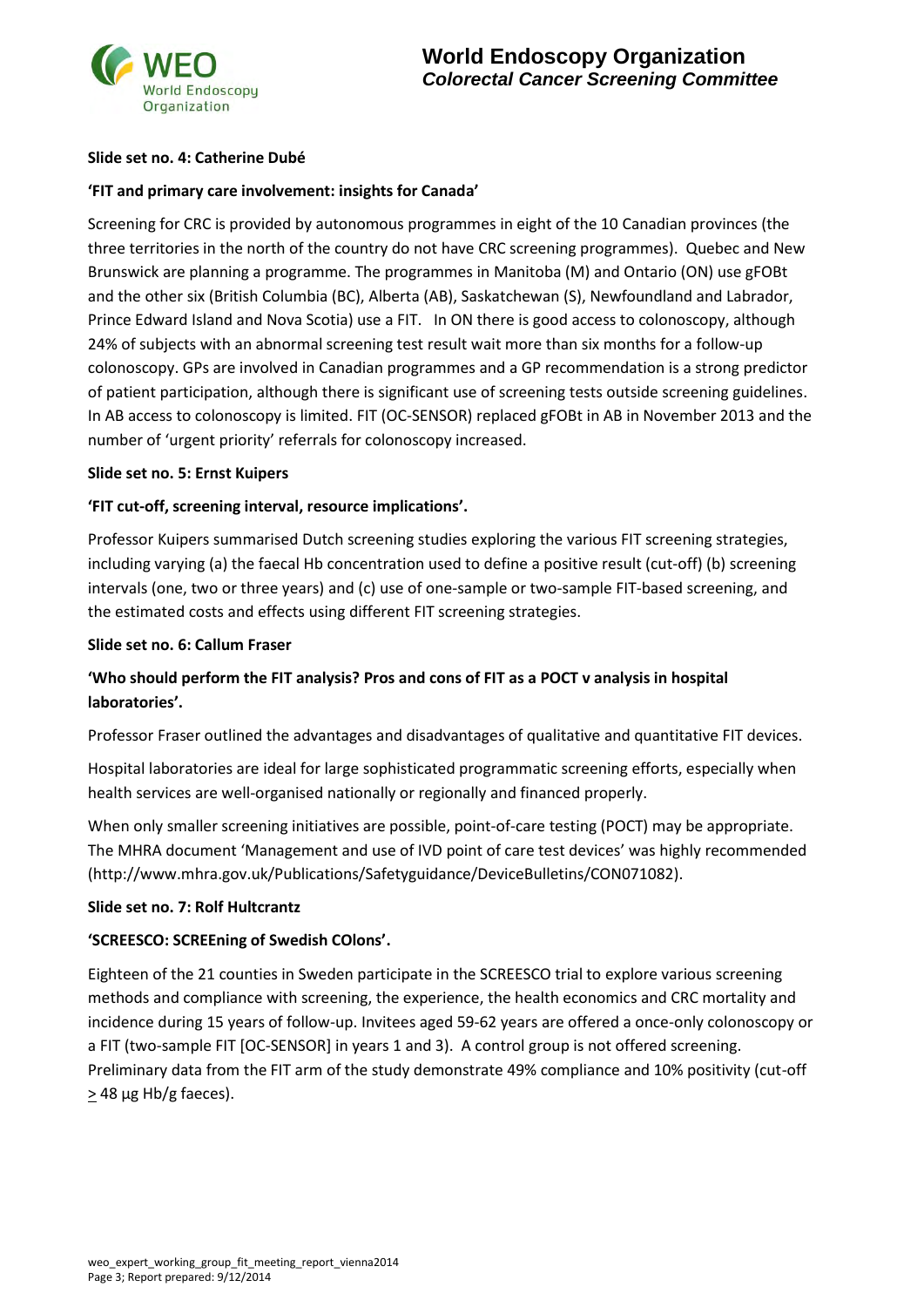

# **Slide set no. 8: Alan Smith**

# **'BowelScreen: the National Bowel Screening Programme' (FIT experience).**

BowelScreen – The National Bowel Screening Programme in Ireland – uses OC-SENSOR. The initial cutoff for positivity of 100 ng Hb/mL buffer (20 µg Hb/g faeces) yielded an unsustainable positivity of 8.06% and in February 2014 the cut-off was increased to 225 ng Hb/mL buffer (45 µg Hb/g faeces). Positivity data for October 2014 showed a fall in positivity to 5.2%. Advice from Ireland is, if there is uncertainty around endoscopy capacity, to consider weighting initial invitations towards younger people amongst the eligible population and not to hesitate to adjust the faecal Hb cut-off if necessary to control referral to colonoscopy.

#### **Slide set no. 9: Sally Benton**

# **'Procuring the right FIT product for you'.**

The EWG had drafted a short discussion document outlining considerations when procuring a FIT system [\(http://www.worldendo.org/assets/downloads/pdf/activities/weo\\_expert\\_working\\_group\\_fit\\_discussio](http://www.worldendo.org/assets/downloads/pdf/activities/weo_expert_working_group_fit_discussion_doc_no6_pr.pdf) n doc no6 pr.pdf). The presentation developed the issues and highlighted the practicalities of providing information for the target population; kit design, packaging and distribution, laboratory processes and communication of results, and the contribution needed from the diagnostics industry before going out to tender. Feedback on the EWG document is welcome.

#### **Slide set no. 10: Stefano Rapi**

# **'Standardisation of collection devices for faecal material for the detection of haemoglobin with immunochemical tests'.**

This presentation outlined a project designed to identify, design and develop a standard and appropriate FIT sample collection device to reduce variation in the amount of material collected. A European collaboration is planned to develop new guidelines.

#### **Slide set no. 11: Paula McDonald**

# **'Piloting new FIT programmes' (Scotland).**

The Bowel Screening Programme in Scotland uses a gFOBt as the first line screening test. Between July 2010 and January 2011, a study was performed to assess quantitative FIT as a first line test (FFLT) in two NHS Health Boards in Scotland. 70,000 individuals were asked to complete a FIT (one-sample OC-SENSOR at 80 µg Hb/g faeces cut-off). The study found that faecal haemoglobin concentrations are lower in women than men, increase with age in both sexes and are directly related to disease severity. There is also an association between faecal Hb concentrations and deprivation. These important observations inform not only feasibility and clinical outcome, but also other important considerations for implementing FIT screening.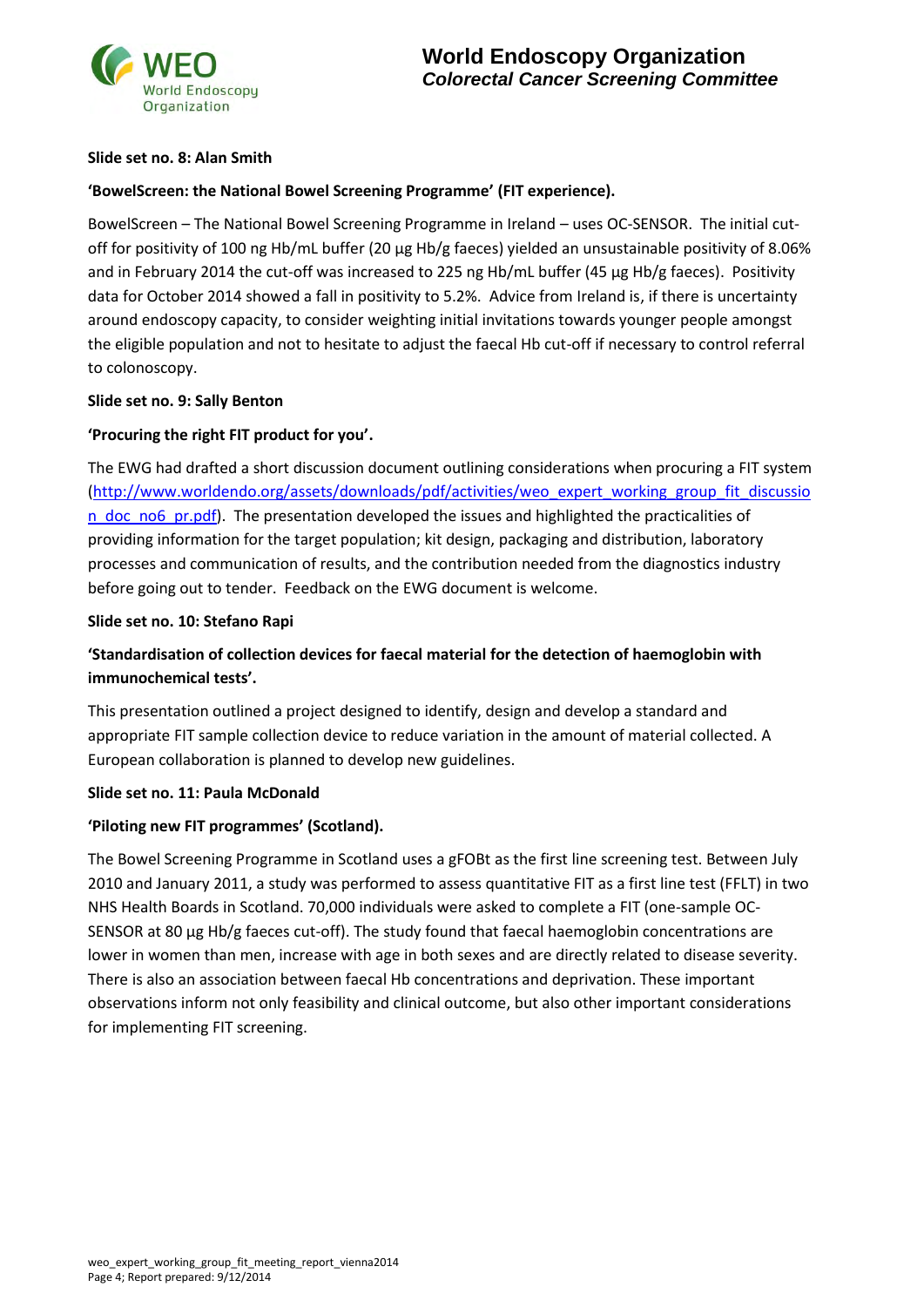

# **Slide set no. 12: Stephen Halloran**

# **'Piloting new FIT programmes' (England).**

The Bowel Cancer Screening Programme in England invites 69-74-year-olds for biennial gFOBt screening and 55-year-olds for a once-only flexible sigmoidoscopy. For six months in 2014 (April to September) the BCSP ran a FIT Pilot study to gauge the potential merits of FIT as a replacement for gFOBt, to assess the practicalities of adopting FIT and to collect clinical, economic and organisational data for a business case. 40,000 FIT were distributed (one in every 28 invitations) and subjects were asked to complete one FIT (OC-SENSOR). The faecal Hb cut-off for positivity was 20 µg Hb/g faeces (100 ng Hb/mL buffer). Two of the five Hubs in the BCSP ran the Pilot, each using two OC-SENSOR DIANA analysers.

# **Slide set no. 13: Alan Smith**

# **'Bowel Screen: the National Bowel Screening Programme (Procurement)'.**

The programme in Ireland completed a FIT procurement exercise that allocated marks according to weighted parameters: costs (45 marks), test performance characteristics (30 marks), contract management/ quality procedures (15 marks) and availability and delivery (10 marks).

# **Slide set no. 14: Callum Fraser**

# **'How good should quantitative FIT analyses be?'**

The EWG has prepared a short discussion document on *Internal Quality Control & External Quality Assessment*:

[\(http://www.worldendo.org/assets/downloads/pdf/activities/weo\\_expert\\_working\\_group\\_fit\\_discussio](http://www.worldendo.org/assets/downloads/pdf/activities/weo_expert_working_group_fit_discussion_doc_no4_iq.pdf) [n\\_doc\\_no4\\_iq.pdf\)](http://www.worldendo.org/assets/downloads/pdf/activities/weo_expert_working_group_fit_discussion_doc_no4_iq.pdf). The document provides recommendations that will ensure acceptable international analytical performance in CRC screening, enable screening programmes to provide evidence that analysis is of adequate quality and enable and encourage publications that describe the use of FIT to include standardised information about analytical performance and quality. To date, however, the analytical quality needed for FIT has received little attention. There is a need to establish traceable calibrators for FIT analysis, criteria for acceptable imprecision; bias should be eliminated. It was proposed that a sub-group of the EWG could be set up to prepare a discussion document on the effect of FIT performance on outcomes and advise on objective analytical quality specifications.

#### **Slide set no. 15: Paula McDonald**

# **'Quality in faecal immunochemical testing – what to monitor, what to control'.**

Within an analytical system, results will be influenced pre-analytically by biology, sampling and handling variables, and then by reagents and instrument calibration and control. Awareness of pre-analytical variation and including these in setting analytical performance goals is required. Analytical variation can be measured, reviewed and manipulated to reduce bias within the system. Overall control of the system requires a multifaceted approach to ensure that each component operates within pre-set analytical quality specifications, as evidenced by satisfactory performance in a External Quality Assessment Scheme.